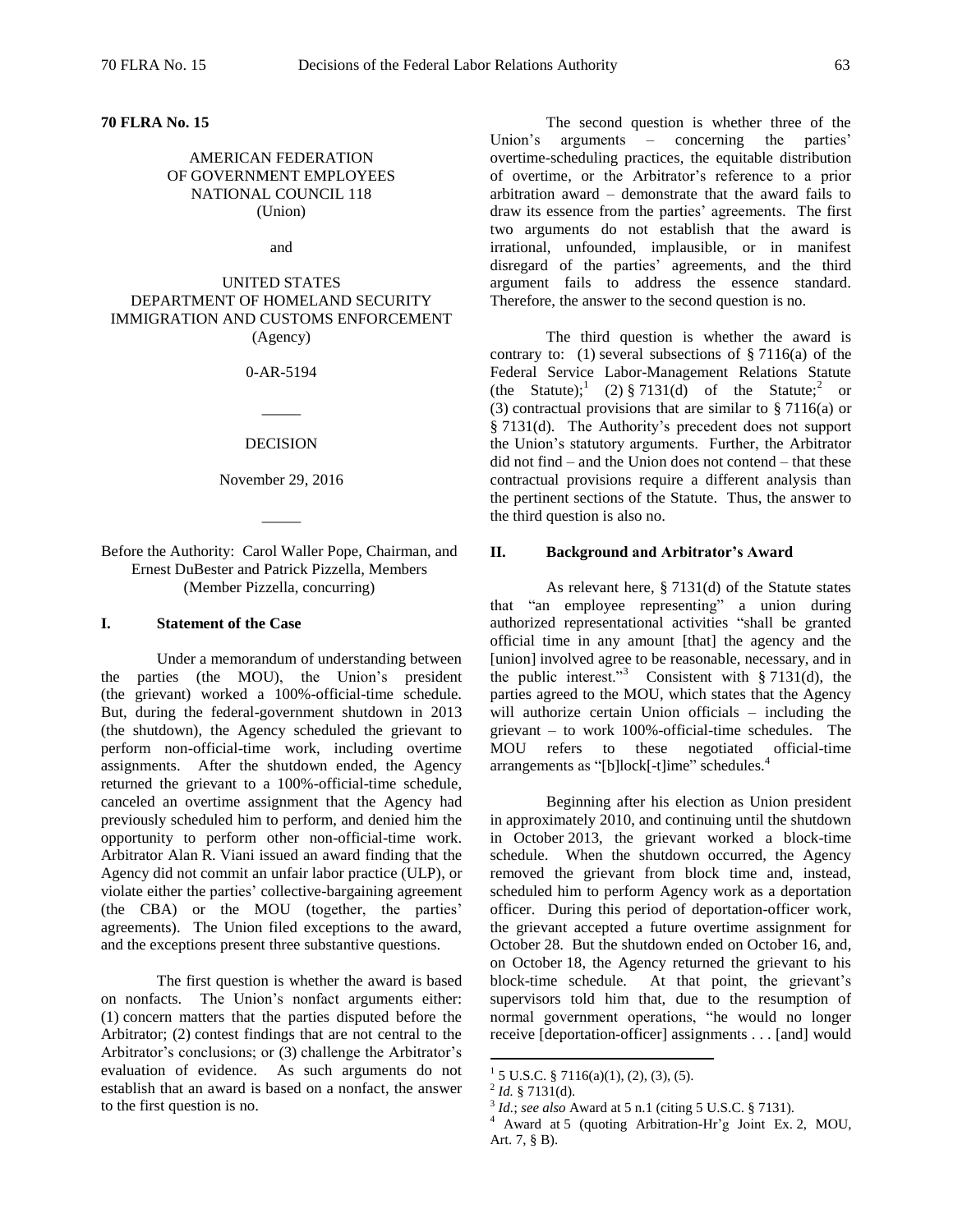be removed from" his previously scheduled October 28 overtime assignment.<sup>5</sup>

The Union filed a grievance regarding the grievant's return to a block-time schedule and the cancellation of his overtime assignment. In pertinent part, the grievance alleged that the Agency: (1) violated the Statute and the parties' agreements by unilaterally changing the conditions of the grievant's employment; and (2) discriminated against the grievant due to his position as Union president, in violation of  $\S 7116(a)(1)$ and  $(2)$  of the Statute.<sup>6</sup> The grievance reached arbitration, where the Arbitrator agreed to adopt the Union's formulation of the issues before him: "Did the Agency violate [the agreements] . . . or commit a[ ULP] when it barred [the grievant] from performing work for the Agency, cancel[ed] the scheduled overtime assignment[,] and/or prohibited [the grievant] from working . . . overtime? If so, what shall be the remedy?"<sup>7</sup>

Before the Arbitrator, the Union contended that the parties' past practice under the MOU established the Union's prerogative to divide its four 100%-block-time schedules into several schedules of less-than-100% block time, as long as the divided allotments did not exceed the four original schedules' official-time amounts. Consistent with that asserted past practice, the Union further contended that the grievant was working a 75%-block-time schedule immediately before the shutdown. In that regard, the Union presented to the Arbitrator a copy of an Agency official's 2010 email (the 2010 email) stating that the grievant worked a " $75$ [%] block [of] official time."<sup>8</sup> Therefore, the Union argued that the Agency unilaterally changed the grievant's conditions of employment when it compelled him to work a 100%-block-time schedule after the shutdown ended.

Moreover, the Union argued that the Agency discriminated against the grievant based on his Union position when it canceled his previously scheduled overtime assignment, and prohibited him from working overtime after the shutdown ended. To support its argument that the Agency treated the grievant unfairly, the Union identified two Union officials elsewhere who worked block-time schedules but also earned overtime pay for overtime work, with the Agency's approval.

In contrast, the Agency argued before the Arbitrator that the wording of the MOU did not support the Union's contention that it could unilaterally "adjust the[] percentages" of block time assigned to Union

 $\overline{a}$ 

officials.<sup>9</sup> Rather, the Agency contended that the MOU percentages could be adjusted only by the parties' mutual agreement. In addition, the Agency asserted that it properly returned the grievant to a 100%-block-time schedule after the shutdown because the grievant worked that same schedule before the shutdown. Further, the Agency asserted that the grievant was "entitled to enter into a local agreement providing for him to be included" in overtime rotations – notwithstanding his block-time schedule – but that the grievant had not reached such an agreement at the time of arbitration.<sup>10</sup>

After considering the parties' arguments, the Arbitrator determined that the dispute "turn[ed] on the interpretation . . . of the . . . MOU, and the parties' past practice pertaining to use of official time."<sup>11</sup> Regarding the MOU, the Arbitrator found its wording "clear and unambiguous in providing the Union with official time for four, and only four, representatives at 100[%] block time."<sup>12</sup> However, the Arbitrator also recognized that the "parties ... agree<sup>[d]</sup> that there existed a past practice pertaining to the use of block time by Union officials" that modified the MOU's terms.<sup>13</sup> The Arbitrator found that, under that past practice, "a Union official designated as one of the four" officials on 100% block time "could choose to [use] less" official time, provided that: (1) the Union notified the Agency of the Union official's desire to work less than 100% of the official's block-time schedule; (2) the Union official and authorized Agency managers mutually agreed to the terms for deviating from the MOU; and (3) the parties "memorialized" the arrangement in writing. $14$  Further, the Arbitrator found that this past practice was in effect before the shutdown began and remained in effect after the shutdown ended.

In order to determine whether the Agency violated the MOU by directing the grievant to work 100% block time after the shutdown, the Arbitrator found that he had to determine "what percentage of block time [the grievant worked] ... immediately prior to the shutdown."<sup>15</sup> And the Arbitrator determined that "testimony and evidence establish[ed] . . . that [the grievant] was on 100[%] block time" immediately before the shutdown.<sup>16</sup> In particular, the Arbitrator noted that the grievant was unable to identify any law-enforcement duties that he performed before the shutdown, and that the grievant's pre-shutdown duty-assignment sheets indicated that he performed 100% Union duties during the workday.

9 *Id.* at 20.

<sup>5</sup> *Id.* at 6.

 $6$  5 U.S.C. § 7116(a)(1), (2).

 $7$  Award at 2.

<sup>8</sup> *Id.* at 17.

<sup>10</sup> *Id.* at 30.

<sup>11</sup> *Id.* at 24.

<sup>12</sup> *Id.*

<sup>13</sup> *Id.* at 25.

 $^{14}$  *Id.* <sup>15</sup> *Id.*

<sup>16</sup> *Id.* at 26.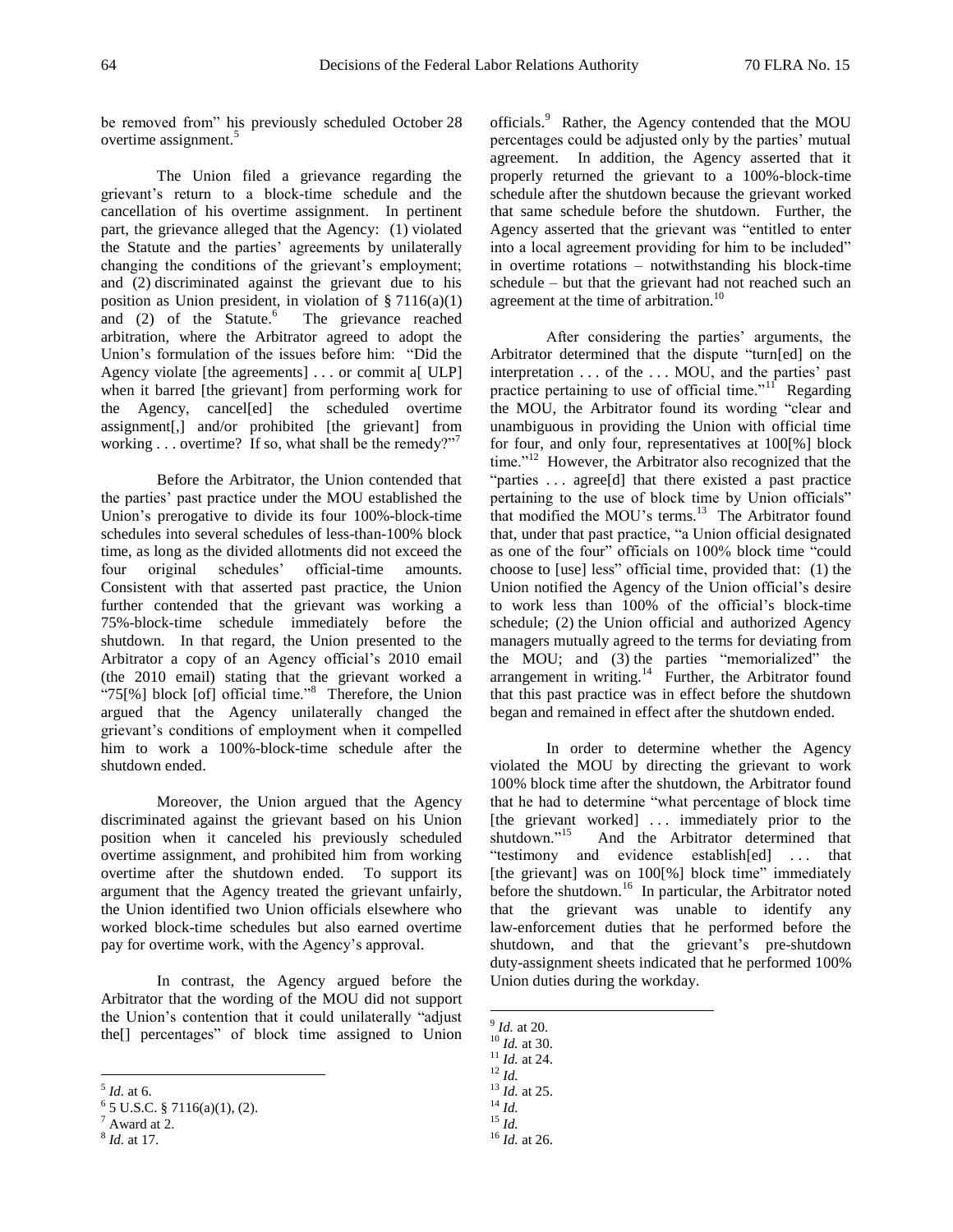As for the 2010 email on which the Union relied to show that the grievant did not work a 100%-block-time schedule before the shutdown, the Arbitrator found that the email's author did not have the power to approve changes to the grievant's block-time schedule. Moreover, the Arbitrator found that, even if he assumed that the email showed that the grievant worked 75% block time in 2010, the email nevertheless failed to show "that [the grievant] *remained* on 75[%] block time through October 1, 2013."<sup>17</sup> Thus, the Arbitrator found that the Agency did not change the grievant's conditions of employment by returning him to a 100%-block-time schedule after the shutdown. In the alternative, the Arbitrator found that even if the Agency had allowed the grievant's block time to deviate from the terms of the MOU before the shutdown, the Agency could have properly returned the grievant to 100% block time after the shutdown because the Agency was "entitled to enforce the contract language."<sup>18</sup>

Because the Arbitrator found the Agency justified in returning the grievant to 100% block time after the shutdown, the Arbitrator determined that the Agency's actions in that regard did not violate the parties' agreements, or constitute a ULP.

Next, the Arbitrator turned to the Union's allegations that canceling the grievant's overtime assignment and prohibiting him from working overtime amounted to unlawful discrimination on the basis of the grievant's Union position. By way of background, the Arbitrator stated that deportation officers worked two distinct types of overtime.

As for the first type – administratively uncontrollable overtime (AUO) – the Arbitrator found that, under government-wide regulations, "no union official on 100[%] block time can legally be certified for AUO." 19 Further, the Arbitrator cited a prior arbitration award that reached that same conclusion regarding AUO eligibility for employees on 100% official time. Thus, the Arbitrator found that the grievant's 100% block time rendered him prospectively ineligible for AUO pay.

As for the second type – "regular overtime" – the Arbitrator found that the Agency did not seek "to prevent [the grievant] from working regular overtime,"20 which included the subsequently canceled assignment that the grievant accepted during the shutdown. On that point, the Arbitrator reiterated his earlier findings that, under the parties' MOU and past practice, Union officials on block time must "negotiate an arrangement with the

 $\overline{a}$ 

Agency" to deviate from the MOU's terms before they could be eligible for overtime assignments. $21$  In that regard, the Arbitrator determined that an email between the grievant and his supervisor in late October 2013 showed "that the Agency was amenable to working out such an arrangement" for the grievant,<sup>22</sup> although it had not done so yet.

For those reasons, the Arbitrator rejected the Union's claims of discrimination based on the grievant's Union position. The Arbitrator concluded that the Agency did not make its overtime-scheduling decisions due to anti-Union animus, but, rather, acted to "comply with" the parties' agreements.<sup>23</sup> According to the Arbitrator, absent negotiated modifications, those agreements required that the grievant – as the Union president – work a 100%-block-time schedule. More specifically, the grievant could not work overtime without a memorialized side agreement permitting deviations from his 100%-block-time schedule. Consequently, the Arbitrator denied the Union's discrimination claims under the Statute and the parties' agreements.

In sum, with regard to all of the contractual and statutory claims discussed above, the Arbitrator denied the grievance. The Union filed exceptions to the award, and the Agency filed an opposition to the Union's exceptions.

# **III. Preliminary Matter: We consider the Agency's June 24 opposition filing.**

Under § 2429.23(a) of the Authority's Regulations, $24$  the Agency requested an extension of time to file its opposition.<sup>25</sup> The Authority's Office of Case Intake and Publication granted the request, and, on June 24, 2016, the Agency filed its opposition within the extended time frame. Therefore, we consider the June 24 opposition in reaching the conclusions below.

<sup>&</sup>lt;sup>17</sup> *Id.* at 27 (emphasis added).

<sup>18</sup> *Id.* at 26.

<sup>19</sup> *Id.* at 28.

<sup>20</sup> *Id.* at 30.

<sup>21</sup> *Id.* <sup>22</sup> *Id.*

 $^{23}$  *Id.* at 31.  $24\overline{5}$  C.F.R. § 2429.23(a).

<sup>25</sup> *See* Agency's Mot. for Extension of Time (May 27, 2016).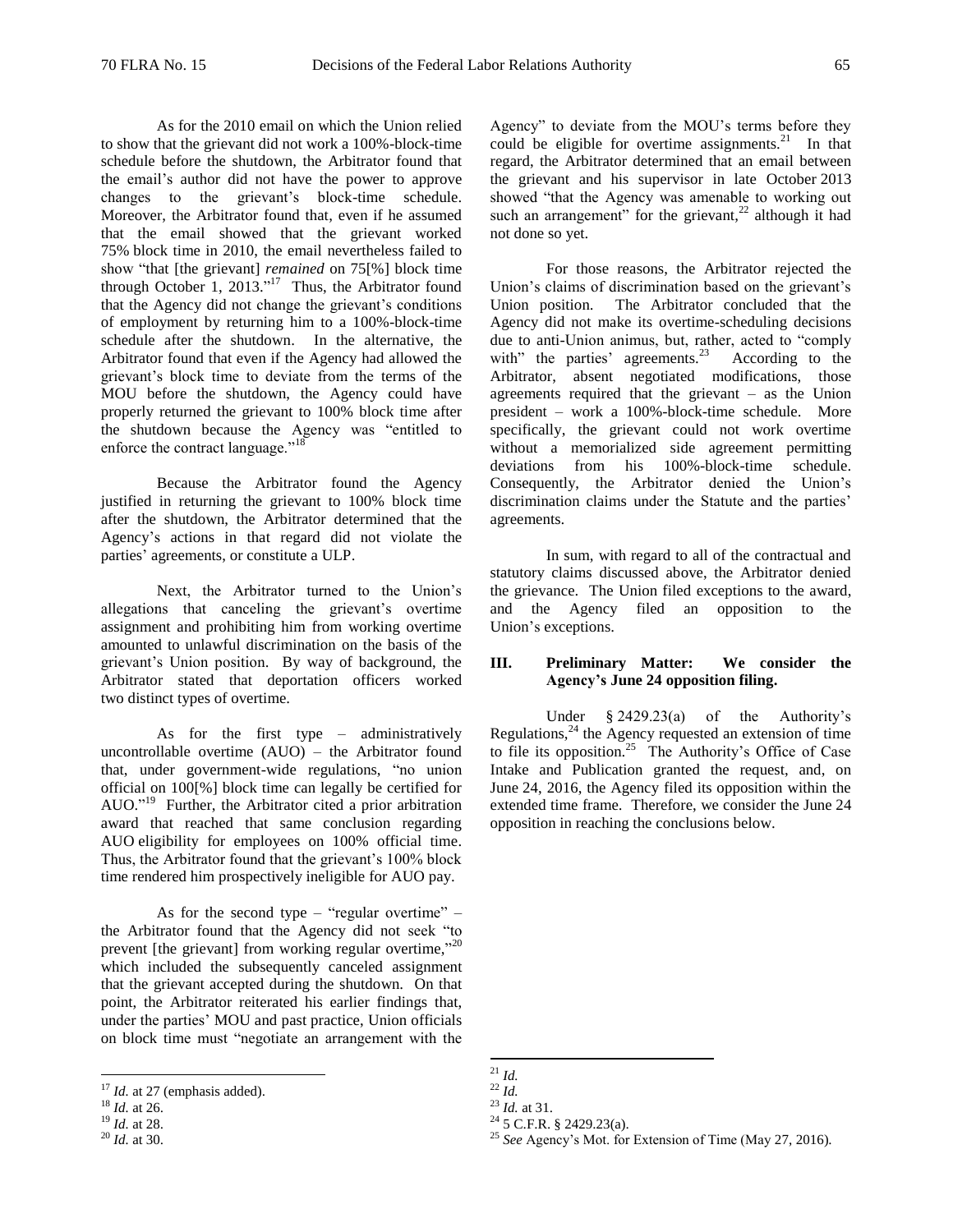### **IV. Analysis and Conclusions**

### A. The award is not based on nonfacts.

The Union argues that the award is based on two nonfacts,<sup>26</sup> discussed in greater detail below. To establish that an award is based on a nonfact, the excepting party must show that a central fact underlying the award is clearly erroneous, but for which the arbitrator would have reached a different result. $27$ However, the Authority will not find an award deficient on the basis of an arbitrator's determination of any factual matter that the parties disputed at arbitration.<sup>2</sup> Further, disagreement with an arbitrator's evaluation of evidence, including the weight to be accorded such evidence, provides no basis for finding that an award is based on a nonfact. $^{29}$ 

First, the Union contends that the award is based on the nonfact that the Agency was "amenable" to working with the grievant to reach a side agreement that would allow him to work overtime while also continuing on a block-time schedule.<sup>30</sup> But because the parties disputed that matter at arbitration, $31$  this argument does not establish that the award is based on a nonfact.<sup>32</sup>

Second, the Union contends that the award is based on the nonfact that the author of the 2010 email did not have the power to change the grievant's percentage of block time. $3^3$  However, the Union fails to establish that this determination was a central fact underlying the award, $34$  because the Arbitrator also found that the 2010 email was insufficient to show that the grievant *remained* on a 75%-block-time schedule in October 2013.<sup>35</sup> And,

 $\overline{a}$ 

as mentioned earlier, challenges to the Arbitrator's evaluation of evidence – such as the 2010 email – do not provide a reason to find the award deficient as based on a nonfact.<sup>36</sup>

Therefore, we deny the Union's nonfact exception.

> B. We reject three of the Union's arguments that the award fails to draw its essence from the parties' agreements.

The Union asserts that the award fails to draw its essence from the parties' agreements for three reasons,  $37$ discussed in greater detail below. In reviewing an arbitrator's interpretation of a collective-bargaining agreement, the Authority applies the deferential standard of review that federal courts use in reviewing arbitration awards in the private sector.<sup>38</sup> Under this standard, the Authority will find that an arbitration award is deficient as failing to draw its essence from a collective-bargaining agreement when the excepting party establishes that the award: (1) cannot in any rational way be derived from the agreement; (2) is so unfounded in reason and fact and so unconnected with the wording and purposes of the agreement as to manifest an infidelity to the obligation of the arbitrator; (3) does not represent a plausible interpretation of the agreement; or (4) evidences a manifest disregard of the agreement.<sup>39</sup> The Authority and the courts defer to arbitrators in this context "because it is the arbitrator's construction of the agreement for which the parties have bargained."<sup>40</sup>

First, the Union argues that the Arbitrator failed to recognize that 100% block time relates only to an employee's regular duty hours, and not additional work hours, such as overtime assignments. Contrary to the Union's assertions, the Arbitrator recognized that employees on block-time schedules could work overtime outside of their regular duty hours. $41$  However, the Arbitrator determined that, under the parties' MOU, as modified by their past practice, an employee on a block-time schedule "would have to negotiate an arrangement with the Agency" to permit overtime work in addition to a block-time schedule.<sup>42</sup> The Union does not show that the Arbitrator's determination in that regard is irrational, unfounded, implausible, or in manifest

<sup>26</sup> *See* Exceptions at 5, 10-11, 29, 56, 60.

<sup>27</sup> *NFFE, Local 1984*, 56 FLRA 38, 41 (2000) (*NFFE*).

<sup>28</sup> *Id.*

<sup>29</sup> *AFGE, Local 953*, 68 FLRA 644, 646 (2015) (*Local 953*) (citing *AFGE, Local 2382*, 66 FLRA 664, 668 (2012)).

<sup>30</sup> Exceptions at 10; *see* Award at 30 (finding that "undisputed evidence [showed] that the Agency was amenable to working out ... an arrangement" to allow the grievant to work overtime).

<sup>31</sup> *Compare* Exceptions, Attach., Union's Post-Hr'g Br. at 13 (arguing that the grievant's supervisors did not give him the choice to work less than 100% block time), 20 (contending that Agency managers "did not respond" to the grievant's questions<br>about how he could continue performing some about how he could continue performing some deportation-officer duties, including overtime), *with* Award at 13 (describing testimony of Agency official with authority for resolving labor-management issues that the official tried to find a way to "implement" the schedule changes that the grievant wanted), 15 n.18 (crediting Agency official's testimony that the parties may enter "a local agreement" to permit the grievant's schedule to deviate from the MOU's terms).

<sup>32</sup> *See NFFE*, 56 FLRA at 41.

<sup>&</sup>lt;sup>33</sup> Exceptions at 5, 11, 59-61.

<sup>34</sup> *See NFFE*, 56 FLRA at 41.

<sup>35</sup> *See* Award at 27.

<sup>36</sup> *See Local 953*, 68 FLRA at 646.

<sup>37</sup> Exceptions at 8, 10, 37-38, 43-46, 48.

<sup>38</sup> 5 U.S.C. § 7122(a)(2); *AFGE, Council 220*, 54 FLRA 156, 159 (1998).

<sup>39</sup> *U.S. DOL (OSHA)*, 34 FLRA 573, 575 (1990) (*OSHA*).

<sup>40</sup> *Id.* at 576.

<sup>41</sup> *See* Award at 30.

<sup>42</sup> *Id.*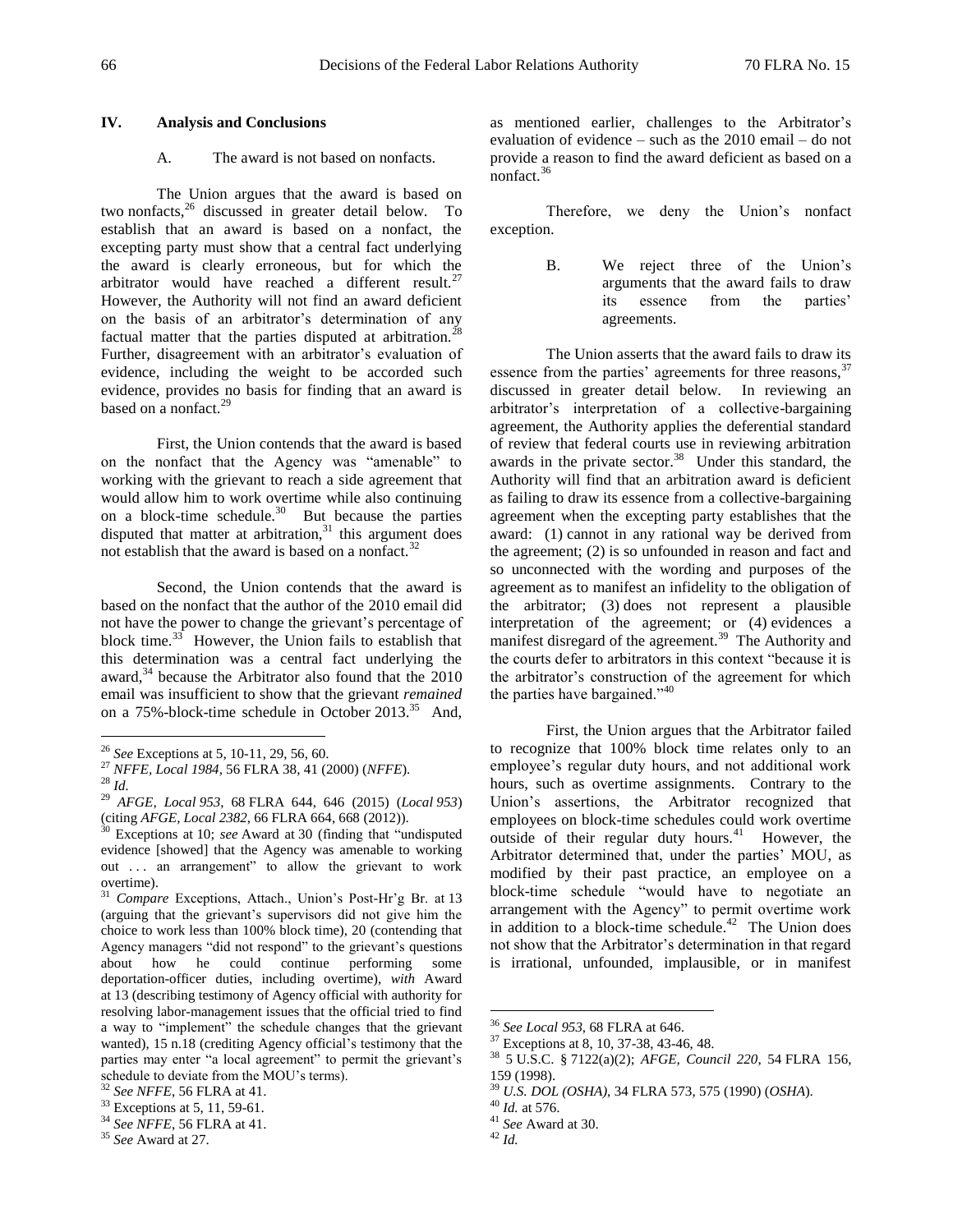disregard of the MOU.<sup>43</sup> Therefore, we reject this essence argument.

Second, the Union contends that the Agency's decision to deny the grievant overtime assignments was<br>inconsistent with the CBA's guarantee of inconsistent with the CBA's guarantee of fair-and-equitable overtime distribution.<sup>44</sup> But this contention ignores the Arbitrator's determination that all of the employees who worked block-time schedules and performed overtime assignments differed from the grievant because those other employees had written, signed agreements permitting their schedules to deviate from the MOU's terms regarding block time.<sup>45</sup> In contrast, the grievant did not have a signed agreement to deviate from the MOU's terms. 46 Thus, the Union's contention provides no basis for finding that the award is irrational, unfounded, implausible, or in manifest disregard of the CBA's overtime-distribution provisions.<sup>47</sup>

Third, the Union argues that the Arbitrator's reliance on a prior arbitration award concerning AUO eligibility was "misplaced."<sup>48</sup> But this allegedly misplaced reliance does not address any part of the standard under which the Authority resolves essence exceptions.<sup>49</sup> Thus, we reject this essence argument as well.

For the foregoing reasons, we reject these three essence arguments. The Union also raises some additional essence arguments, which we address in the next section.

 $\overline{a}$ 

C. The Union does not demonstrate that the award conflicts with  $§ 7116(a)$  or § 7131(d) of the Statute, or fails to draw its essence from similar provisions in the parties' agreements.

The Union contends that the award is contrary to law because the Arbitrator should have found that the Agency committed several ULPs by violating  $§ 7116(a)(1), (2), (3), and (5), as well as § 7131(d), of the$ Statute. $50$  Further, the Union argues that certain provisions of the parties' agreements are similar to the pertinent provisions of §§ 7116(a) and 7131(d), and that the Arbitrator's award fails to draw its essence from the parties' agreements because the Arbitrator did not find those contractual provisions violated. We discuss each of these ULP and contractual arguments separately below.

Regarding the Union's statutory arguments, when an exception involves an award's consistency with law, the Authority reviews any question of law de novo.<sup>51</sup> In applying the standard of de novo review, the Authority assesses whether an arbitrator's legal conclusions are consistent with the applicable standard of law. $52 \text{ In}$ making that assessment, the Authority defers to the arbitrator's underlying factual findings, unless the excepting party establishes that they are nonfacts. $53$ 

> 1. The Union does not demonstrate that the Arbitrator allowed the Agency to change a past practice without bargaining with the Union.

The Union argues that the award is "contrary to . . . § 7116 [of the Statute] because the Arbitrator improperly found that the Agency did not unilaterally change the parties' past practice . . . regard[ing]" the distribution of block time among Union representatives.<sup>54</sup> More specifically, as relevant here, the Union quotes the wording of § 7116(a)(1) and  $(5)^{55}$  – which provides that it shall be a ULP for an agency "to interfere with, restrain,

<sup>43</sup> *See OSHA*, 34 FLRA at 375.

<sup>44</sup> *See* Exceptions at 43-46.

<sup>45</sup> *See, e.g.*, Award at 30 ("[As an] example, both[ a] Union witness ... and [an] Agency witness . . . testified that [the Union's witness] has a locally-negotiated agreement ... enabling him to accept overtime

assignments, such as escort duty, even though he is on 100[% block] . . . time.").

<sup>46</sup> *See id.* at 26 (finding that grievant had "no confirmation . . . in writing" that he had reached an agreement to work overtime in addition to maintaining a block-time schedule).

<sup>47</sup> *See OSHA*, 34 FLRA at 375.

<sup>&</sup>lt;sup>48</sup> Exceptions at 48.

<sup>49</sup> *E.g.*, *U.S. Dep't of DOD, Def. Commissary Agency*, 69 FLRA 379, 383 (2016) (finding that, because "the covered-by doctrine does not provide a basis for finding the award deficient under the essence standard," an essence argument based on the covered-by doctrine fails); *see OSHA*, 34 FLRA at 375 (essence standard).

<sup>50</sup> *See, e.g.*, Exceptions at 5, 9-10, 29-35, 42, 49.

<sup>51</sup> *NTEU, Chapter 24*, 50 FLRA 330, 332 (1995) (citing *U.S. Customs Serv. v. FLRA*, 43 F.3d 682, 686-87 (D.C. Cir. 1994)).

<sup>52</sup> *U.S. DOD, Dep'ts of the Army & the Air Force, Ala. Nat'l Guard, Northport, Ala.*, 55 FLRA 37, 40 (1998).

<sup>53</sup> *U.S. DHS, U.S. CBP, Laredo, Tex.*, 66 FLRA 567, 567-68  $(2012).$ 

<sup>54</sup> Exceptions at 9; *see also id.* at 10 (arguing that Arbitrator "acknowledged the established past practice, which the Agency changed  $\ldots$  without  $\ldots$  bargaining"), 36 (contending that Agency committed ULP because directing the grievant to work 100% block time was "directly contrary to the past practice acknowledged by the Arbitrator").

<sup>55</sup> *Id.* at 30 (quoting § 7116(a)(1), (5)).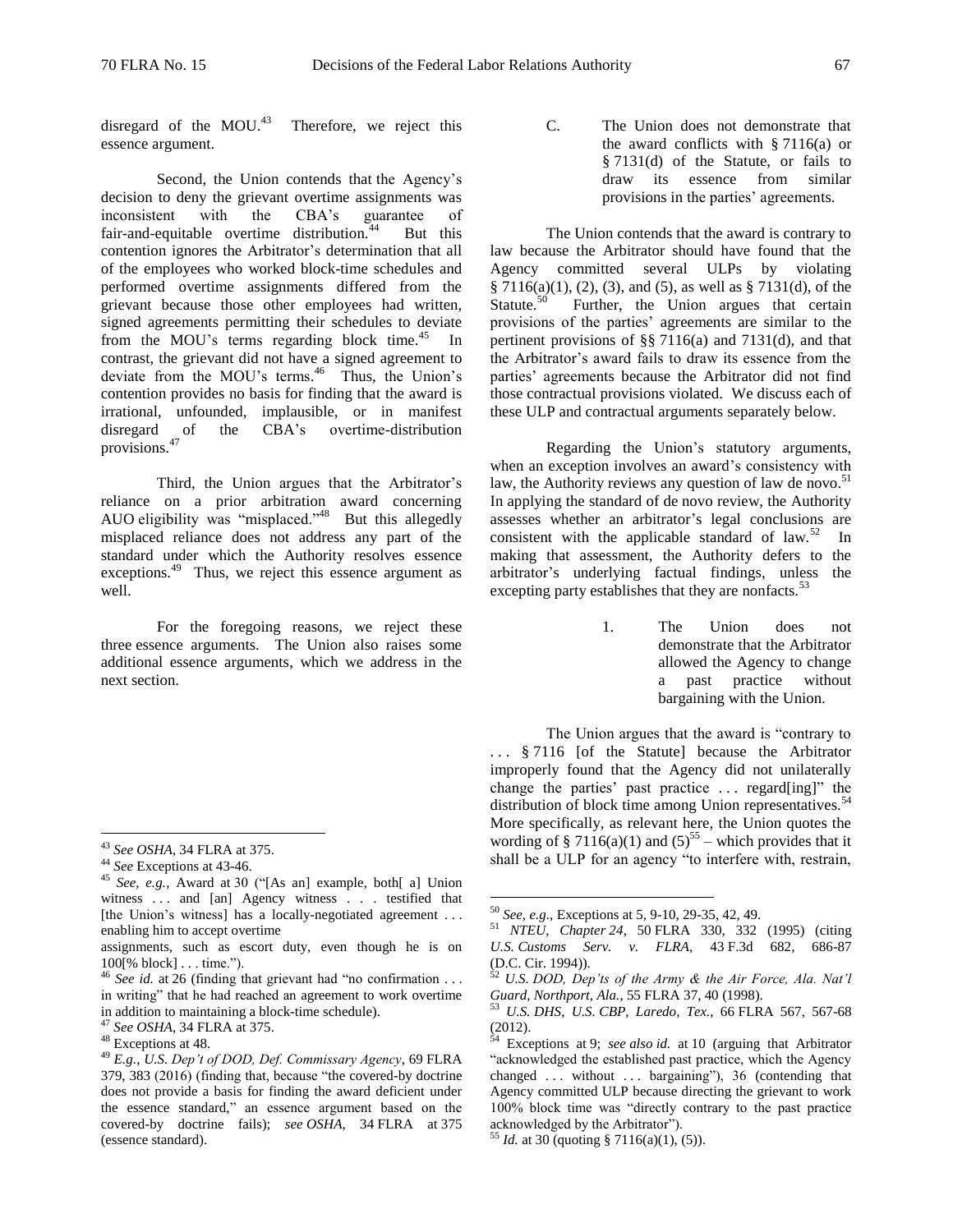or coerce any employee in the exercise by the employee of any right"<sup>56</sup> under the Statute, and "to refuse to consult or negotiate in good faith with a labor organization as required by<sup> $57$ </sup> the Statute – and the Union relies on previous Authority decisions concerning alleged violations of those same subsections.<sup>58</sup> In addition, the Union argues that the award fails to draw its essence from Article 9 of the CBA because the award allegedly permits the Agency to change a past practice without bargaining.<sup>5</sup>

As discussed earlier, the Arbitrator determined that the parties' past practice required Union officials on 100% block time to take several specific steps before they "could choose to [use] less" than 100% official time. 60 And the Arbitrator found that the same past-practice requirements existed both before and after the shutdown, which indicated that the Agency did not change the past practice.<sup>61</sup>

Moreover, as relevant here, the Arbitrator found that the grievant never satisfied the past-practice requirement of obtaining a "memorialized" arrangement<sup>62</sup> – that is, an agreement in writing – to deviate from his 100%-block-time schedule, in order to work overtime.<sup>63</sup> Because the grievant never satisfied the past-practice requirements to deviate from a 100%-block-time schedule, the Agency's insistence that the grievant adhere to his block-time schedule after the shutdown did not change the parties' past practice. $64$  Therefore, we reject the Union's arguments that the award permits a change in past practice without bargaining in violation of  $§ 7116(a)(1)$  and (5) of the Statute, and that the award fails to draw its essence from Article 9 of the CBA for the same reason.

 $\overline{a}$ 

2. The Union does not demonstrate that the Arbitrator allowed the Agency to unilaterally direct Union officials to take official time, or to unilaterally determine their allotment of official time.

As mentioned earlier, the parties negotiated their MOU concerning "block time" under § 7131(d) of the Statute – which, as stated previously, pertinently provides that "any employee representing" a union during authorized representational activities "shall be granted official time in any amount [that] the agency and the [union] involved agree to be reasonable, necessary, and in the public interest."<sup>65</sup> The Authority has previously recognized that the parameters of official-time agreements under § 7131(d) "must be determined bilaterally" between the parties.<sup>66</sup> The Union argues that the award is contrary to  $\S$  7116(a)(3) and 7131(d) of the Statute, $67$  and that it fails to draw its essence from Articles 6 and 7 of the CBA,<sup>68</sup> because the award allows the Agency to "unilaterally" direct Union officials to use official time<sup>69</sup> in amounts that the Agency "unilaterally" determines.<sup>70</sup>

As relevant here,  $\S 7116(a)(3)$  of the Statute states that "it shall be a[  $ULP$ ] for an agency ... to ... control ... any" union.<sup>71</sup> The Union argues that the award conflicts with that legal prohibition because it permits an "agency to *order* a union representative onto official time, despite the representative's requests otherwise."<sup>72</sup> Further, the Union asserts that the award permits the Agency to "pick and choose the amounts of official time that Union representatives receive."<sup>73</sup> However, the Agency's direction to the grievant to return to his 100%-block-time schedule after the shutdown ended was consistent with the Arbitrator's interpretation of the MOU, as modified by the parties' past practice. And, contrary to the Union's assertions, the Arbitrator found that *the Union* – rather than the Agency – had attempted to unilaterally change the amounts of official time that the grievant received under the MOU, as well as

<sup>56</sup> 5 U.S.C. § 7116(a)(1).

<sup>57</sup> *Id.* § 7116(a)(5).

<sup>58</sup> *E.g.*, Exceptions at 35 (citing *SSA, Gilroy Branch Office, Gilroy, Cal.*, 53 FLRA 1358, 1358 (1998) (alleged violations of § 7116(a)(1) and (5) due to Agency "scheduling appointments for claims representatives on Fridays without negotiating")).

<sup>59</sup> *See id.* at 54.

 $60$  Award at 25.

<sup>61</sup> *See id.* at 31 ("[T]he Agency did not alter this practice[,] and . . . the practice is still in place.").

<sup>62</sup> *Id.* at 25.

<sup>&</sup>lt;sup>63</sup> *See id.* at 26 (finding "no confirmation ... that [an] agreement exists in writing" to allow the grievant to deviate from 100% block time).

<sup>64</sup> *Cf., e.g.*, *SSA*, 68 FLRA 693, 695 (2015) (denying contrary-to-law argument that administrative law judge failed to address past practice, where judge recognized existing past practice, but found that agency's actions did not run afoul of the established terms of the past practice).

 $65$  5 U.S.C. § 7131(d).

<sup>66</sup> *NTEU*, 52 FLRA 1265, 1284 (1997) (*NTEU*).

See, e.g., Exceptions at 42 (alleging violation of § 7116(a)(3)), 49 (arguing that award "plainly violates both . . .  $\S$ [§] 7131 and . . . 7116(a)(3)").

*Id.* at 38, 42, 53.

<sup>69</sup> *Id.* at 40.

<sup>70</sup> *Id.* at 49.

 $71$  5 U.S.C. § 7116(a)(3).

<sup>72</sup> Exceptions at 42 (emphasis added) (citing 5 U.S.C. § 7116(a)(3)).

<sup>73</sup> *Id.*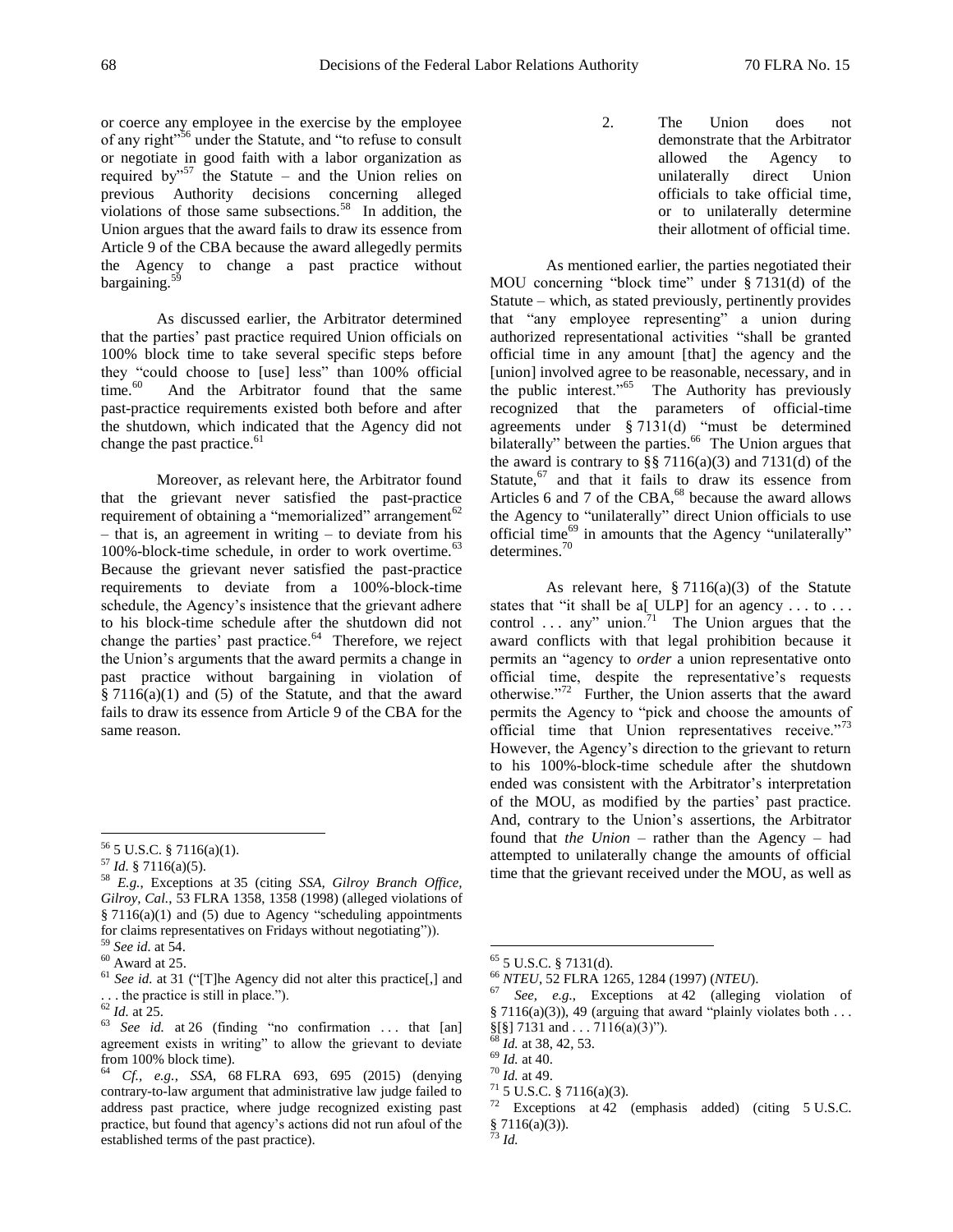$\overline{a}$ 

to determine unilaterally when the grievant worked those official-time hours.<sup>74</sup>

The Arbitrator's determination that the parties' past practice requires a written agreement to allow deviations from the MOU's block-time requirements is consistent with the Authority's precedent that official time under § 7131(d) must be negotiated bilaterally,<sup>7</sup> rather than determined unilaterally. Thus, we reject the Union's arguments that this determination sanctioned unlawful Agency control of the Union, or violated § 7131(d). And, because the Union does not argue that Articles 6 and 7 of the CBA impose requirements on the parties that differ from those in  $\S$ § 7116(a)(3) and  $7131(d)$ ,<sup>76</sup> for the same reasons, we reject the Union's

 $\overline{a}$ 

argument that the award fails to draw its essence from Articles 6 and  $7.^{77}$ 

> 3. The Union does not demonstrate that the Arbitrator misapplied the legal standards for unlawful discrimination, or permitted Agency retaliation against the grievant based on his Union position.

The Union argues that, although the Arbitrator recognized the framework from *Letterkenny Army Depot* (*Letterkenny*) <sup>78</sup> for determining whether the Agency's treatment of the grievant was discriminatory under  $§ 7116(a)(1)$  and (2) of the Statute, the Arbitrator misapplied that framework.<sup>79</sup> According to the Union, the Arbitrator denied that the Agency committed a ULP based solely on the absence of "[anti-]union animus."80 In that regard, the Union contends that the "only reason" for the Agency's denial of overtime opportunities to the

Moreover, I take issue with my colleague's claim that official time is used only for union business. Contrary to my colleague's view, much official time is used for traditional labor-management-relations purposes like enabling unions and agencies to conduct negotiations and process grievances.

<sup>74</sup> *See* Award at 25 n.19 ("[T]he evidence does reflect that the Union – and not the Agency – generally assessed the percentage of block time below 100[%] that its representative intended to [use, but *the Union*] *could not implement* [*an*] *allocation* [*change*] *without the Agency's approval and a memorialization of the arrangement*." (emphasis added)), 26 (finding Agency "entitled to enforce the contract language"), 28 (finding that Agency returned grievant to the same schedule after the shutdown that the grievant worked before the shutdown).

<sup>75</sup> *See NTEU*, 52 FLRA at 1284.

<sup>76</sup> *See* Exceptions at 38 (stating that Article 7 "implements the official<sup>[-</sup>]time provision" in  $\S 7131(d)$ , 53 (stating that relevant provisions of Article 6 "reinforce[] . . . the statutory prohibition [in § 7116(a)(3)] on an [a]gency supporting or controlling" a union).

 $77$  Member DuBester takes issue with his concurring colleague's remarks concerning official time use. Those remarks overlook the important role official time plays in aiding government employees, agencies, and unions achieve governmental effectiveness and efficiency. As the Authority has commented before, "[o]fficial time has a unique statutory purpose as a component of the collective-bargaining system that Congress created for the federal government." *AFGE, ICE, Nat'l Council 118*, 69 FLRA 248, 253 (2016) (Member Pizzella concurring). And because official time facilitates effective labor-management relations, it directly supports Congress' determination when it enacted the Statute that "labor organizations and collective bargaining in the civil service are in the public interest."  $5 \text{ U.S.C.}$   $\frac{8}{9}$  7101(a).

But this is not its only use. What my colleague appears to disregard is that a significant amount of official time is used to enable unions to work with agencies to effectively and efficiently resolve problems, and help agencies meet their goals, through nontraditional, alternative procedures for resolving disputes. Emphasizing cooperation and collaboration, these nonadversarial processes enable managers, employees, and union representatives to discuss government operations, and improve performance, thereby supporting agencies' efforts to accomplish their mission requirements effectively and efficiently. This use of official time, and the problem-solving it facilitates, is entirely in keeping with the Statute's fundamental purpose of ensuring effective and efficient government operations.

<sup>78</sup> 35 FLRA 113 (1990).

<sup>79</sup> *E.g.*, Exceptions at 30.

<sup>80</sup> *Id.*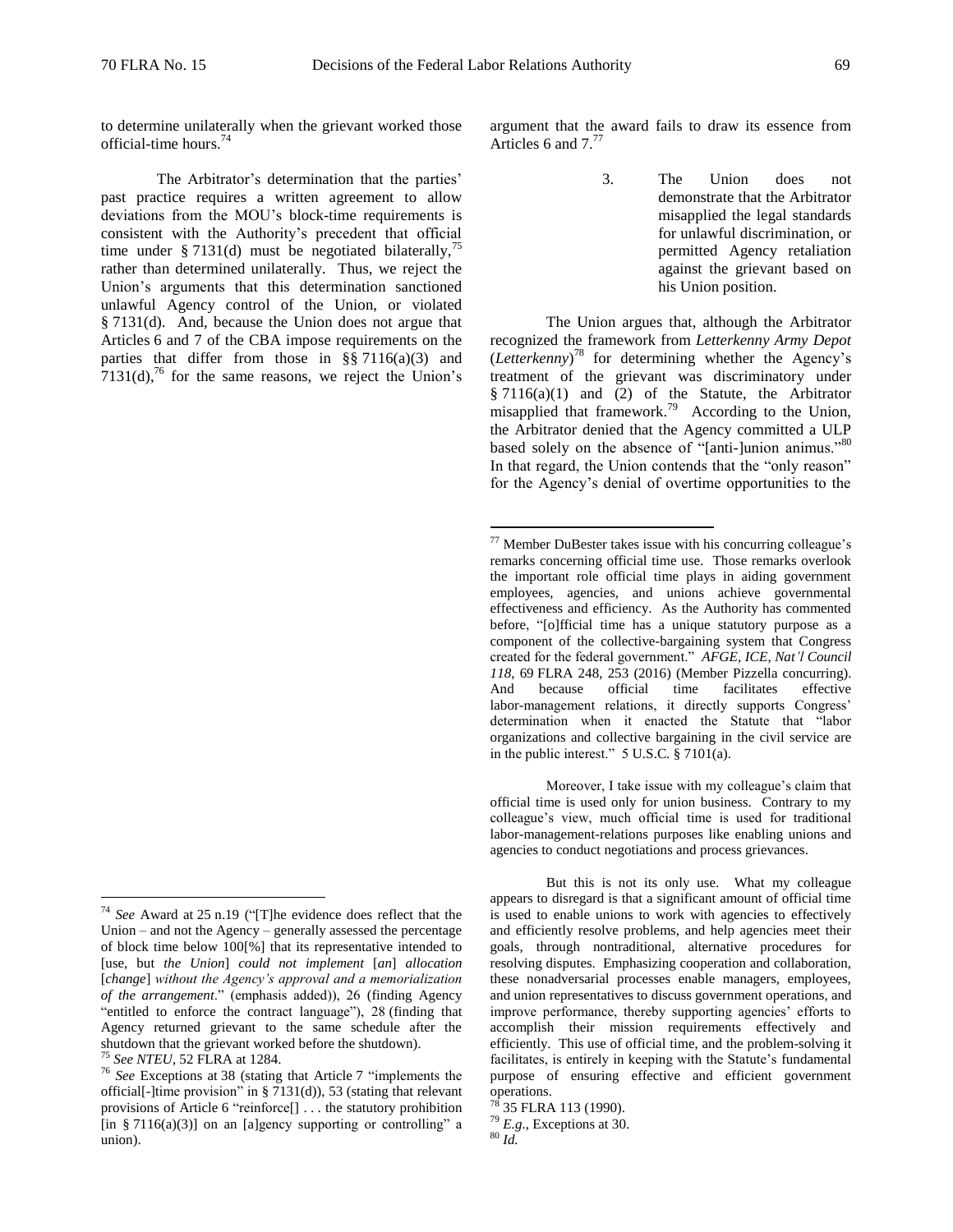grievant was his position as Union president.<sup>81</sup> The Union argues that, consequently, the award is inconsistent with the Authority's holding regarding § 7116(a)(1) and (2) in *U.S. Department of Transportation, FAA* (*FAA*) <sup>82</sup> that, when an agency makes an "explicit connection" between an employee's protected activity and later unfavorable treatment, that connection supports finding that the employee's protected activity unlawfully motivated the unfavorable treatment.<sup>83</sup> For the same reasons, the Union argues that the award fails to draw its essence from the "plain wording" of the CBA that prohibits discrimination based on protected union activity.<sup>8</sup>

The wording of  $\S 7116(a)(1)$  of the Statute is set forth in Section IV.C.1. above. Section 7116(a)(2) of the Statute provides that it shall be a ULP "to encourage or discourage membership in any labor organization by discrimination in connection with hiring, tenure, promotion, or other conditions of employment."<sup>85</sup> As relevant here, the Authority applies the *Letterkenny* framework in cases alleging discrimination based on protected activity under the Statute.<sup>86</sup> Under the *Letterkenny* framework, where a complaining party establishes a prima facie case that (1) an employee engaged in activity protected under the Statute; and (2) the protected activity was a motivating factor in the agency's treatment of the employee in connection with conditions of employment, then the agency may establish an affirmative defense. $87$  To successfully establish such a defense, the agency must demonstrate that "(1) there was a legitimate justification for its action; and (2) the same action would have been taken in the absence of protected activity." 88 Of particular relevance here, an agency establishes its affirmative defense under *Letterkenny* if an arbitrator's findings show that "provisions of the parties' agreements permitted the [a]gency's disputed actions."<sup>89</sup>

Even assuming that the Union established a prima facie case under *Letterkenny*, the Arbitrator essentially found that the Agency successfully established an affirmative defense by demonstrating that it directed the grievant to return to a 100%-block-time schedule in

 $\overline{a}$ 

order to "comply with" the  $MOU<sub>1</sub><sup>90</sup>$  as modified by the parties' past practice.<sup>91</sup> These circumstances differ from those in the Authority's *FAA* decision, mentioned above, because the agency in *FAA* failed to offer any argument to support an affirmative defense.  $92$  Thus, the Arbitrator's denial of the Union's discrimination claims was consistent with  $\S 7116(a)(1)$  and (2) and the *Letterkenny* framework, and we reject the Union's arguments to the contrary. Further, because the Union does not assert that the CBA provides any protected-activity safeguards beyond those that  $\S 7116(a)$ and the *Letterkenny* framework provide, we likewise reject the Union's argument that this aspect of the award fails to draw its essence from the agreement's plain wording.

For all of the foregoing reasons, we find that the Union has not demonstrated that the award is contrary to § 7116(a)(1), (2), (3), or (5) of the Statute or § 7131(d), and has not demonstrated that the award fails to draw its essence from similar provisions in the parties' agreements. Thus, we deny the Union's contrary-to-law and related essence exceptions.

#### **V. Decision**

We deny the Union's exceptions.

<sup>81</sup> *Id.* at 31.

<sup>82</sup> 64 FLRA 365 (2009).

<sup>83</sup> Exceptions at 31 (quoting *FAA*, 64 FLRA at 369).

<sup>84</sup> *Id.* at 10.

<sup>85</sup> 5 U.S.C. § 7116(a)(2).

<sup>86</sup> *GSA, E. Distrib. Ctr., Burlington, N.J.*, 68 FLRA 70, 73 (2014) (*GSA*) (Member Pizzella dissenting) (citing *AFGE, Local 3506*, 65 FLRA 30, 32 (2010)).

<sup>87</sup> *See, e.g.*, *Pension Benefit Guar. Corp.*, 64 FLRA 692, 698 (2010) (*PBGC*).

<sup>88</sup> *GSA*, 68 FLRA at 73 (citing *PBGC*, 64 FLRA at 698).

<sup>89</sup> *AFGE, Local 2441, Council of Prison Locals*, 65 FLRA 201, 205 (2010) (citing *IRS, Wash., D.C.*, 47 FLRA 1091, 1110 (1993)).

 $90$  Award at 31.

<sup>&</sup>lt;sup>91</sup> *See id.* at 25 (stating that local arrangements to deviate from standard 100%-block-time schedule were "required to be memorialized" in writing), 26 (finding "Agency entitled to enforce the contract language"), 30 (reiterating that, in order to work overtime with a block-time schedule, the grievant must "negotiate an arrangement with the Agency"). <sup>92</sup> *See FAA*, 64 FLRA at 370.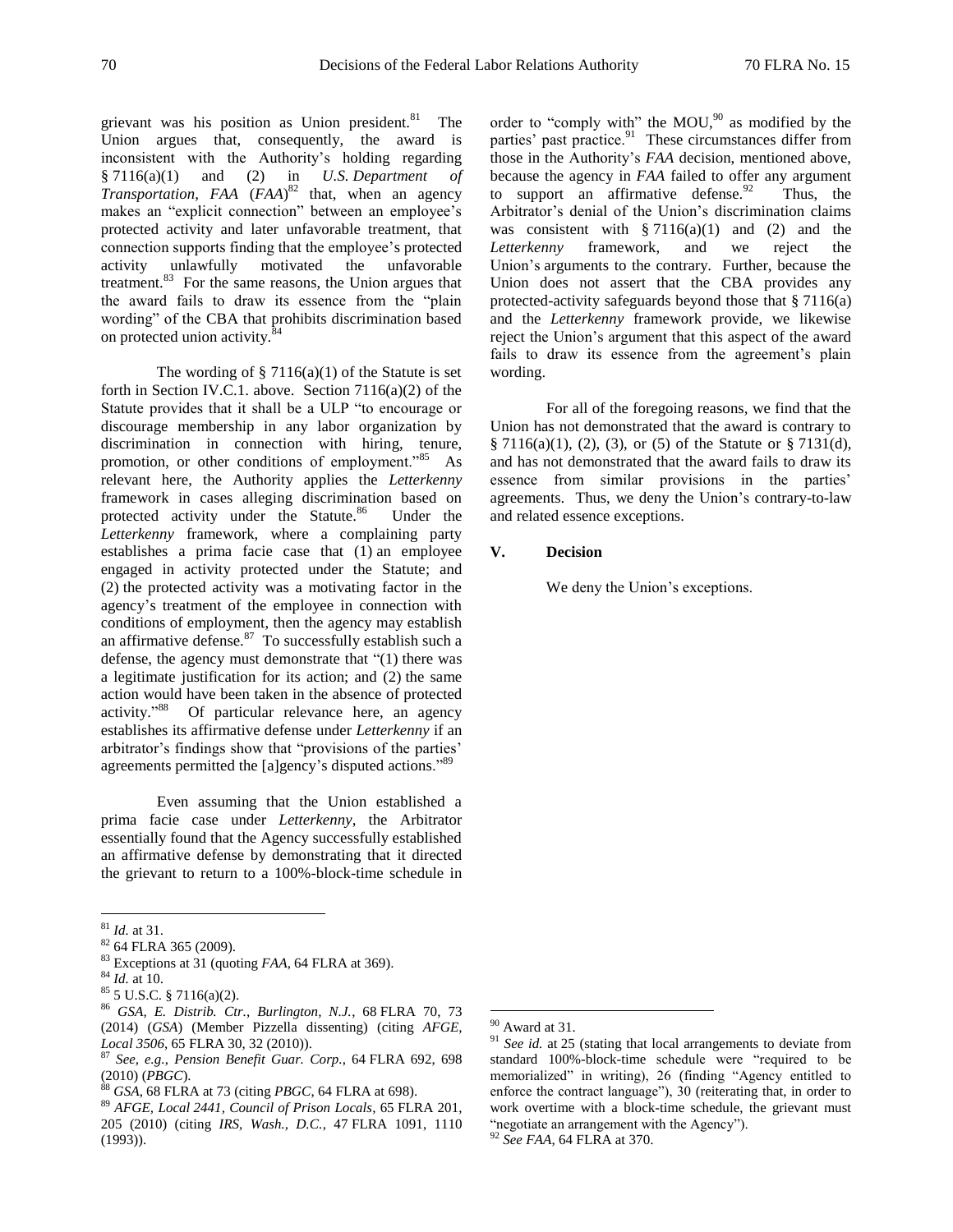### **Member Pizzella, concurring:**

I agree wholeheartedly with the majority that AFGE, Council 118's exceptions must be denied.

Unlike my footnoting colleague, however, I do not believe that all official time used by union officials serves the "public interest,"<sup>1</sup> "contributes to the effective conduct of public business"<sup>2</sup> or "facilitates and encourages the amicable settlement<sup>[]</sup> of disputes."<sup>3</sup>

In fact, this case has nothing whatsoever to do with whether official time serves a valid purpose in the construct established for public-sector collective bargaining by the Federal Service Labor-Management Relations Statute.<sup>4</sup> On the other hand, however, official time was never supposed to serve as a blank check without any consideration of how that time may or may not contribute to the government's interest. And, most certainly, Congress did not intend for union officials to use a negotiated-official-time arrangement in such a manner so as to enhance their paychecks.

These circumstances, therefore, warrant further comment.

In 2006, AFGE, Council 118 asked the Immigration and Customs Enforcement agency (ICE) to agree to permit not one, not two, not three, but four of Council 118's union officials to work 100% for Council  $118$ <sup>5</sup> Translated, that means that four union representatives perform no work at all for ICE but spend all of their time on union business.

Chris Crane, president of Council 118, was hired as a deportation officer and performed those duties until 2010 when he became president. As president, he put himself on one of the four coveted 100% time blocks.<sup>6</sup> Everyone seemed to be happy with the arrangement. But when the federal government "shut down" in October 2013, Crane was recalled by ICE to "perform work duties for  $[ICE]$ " as a deportation officer<sup>7</sup> because no representational functions could occur during the shutdown. During the shutdown (October 1–16, 2013), Crane was paid both regular pay and administratively uncontrollable overtime.<sup>8</sup>

- 6 *Id*.
- 7 *Id*.

 $\overline{a}$ 

8 *Id*. at 9.

At some point during the shutdown Crane was offered an international-detainee-escort assignment. That assignment would have begun on October 28 and would have qualified Crane for a "significant" amount of overtime pay.<sup>9</sup> But when the federal shutdown ended on October 16, Crane was directed to return back to his 100% official time block that he had elected and because of that could not work the international assignment.

Crane and Council 118 now argue that he should have been able to work the overtime assignment. But as Crane acknowledged, as one of the four 100% official time representatives, he did not "qualify" for overtime *before* the shutdown,<sup>10</sup> and the Arbitrator reasonably determined that he therefore did not qualify *after* the shutdown.<sup>11</sup>

As I have noted before, "the federal workplace is not an elective-come-and-go-whenever-you-feel-like-it hangout."<sup>12</sup> It then stands to reason that union officials who elect to work for a union on a 100% official time block cannot expect to float into and out of that block just to satisfy a personal desire to earn overtime compensation.

Cases of this nature cause the American public to lose confidence in the federal workforce and to believe that that the federal government does not work well and needs to be changed substantially.<sup>13</sup>

This case is a perfect textbook example of why Congress and the Government Accountability Office (GAO) have questioned the prevalence of, and the value of, having hundreds of federal employees working full time on union, rather than agency, business. Congress has elevated its scrutiny of this practice as the result of one report which demonstrates that 3.43 million hours of official time were used by union representatives during fiscal year  $2012$ .<sup>14</sup> GAO has similarly called for "accountability in labor-management relations" when its research showed that the use of official time increased by 25% from fiscal year 2006 to fiscal year  $2013^{15}$  and that

 $<sup>1</sup>$  Majority at 12 n.77 (quoting 5 U.S.C. § 7101(a)).</sup>

 $^{2}$  5 U.S.C. § 7101(a)(1)(B).

 $3^3$  *Id.* § 7101(a)(1)(C).

<sup>4</sup> *Id.* §§ 7101-7135.

 $<sup>5</sup>$  Award at 5.</sup>

<sup>9</sup> *Id*. at 6 n.6.

<sup>10</sup> *Id*. at 9.

 $\frac{11}{10}$  *Id.* at 31.

<sup>12</sup> *See AFGE, Local 1815*, 69 FLRA 621, 624 (2016) (Concurring Opinion of Member Pizzella).

See U.S. Dep't of HUD, 68 FLRA 631, 636 (2015) (Dissenting Opinion of Member Pizzella) (citing http://www.military.com/daily-news2014/01/02poll,

<sup>&</sup>quot;Americans Have Little Faith in Government" (Jan. 2, 2014)).

<sup>14</sup> Eric Katz, *Lawmakers want to know everything about official union time, down to square footage of offices used*, Government Executive (Mar. 1, 2016).

<sup>15</sup> GAO Highlights, *Actions Needed to Improve Tracking and Reporting of the Use and Cost of Official Time*, (Oct. 2014) (highlights of GAO-15-9, a report to congressional requesters).